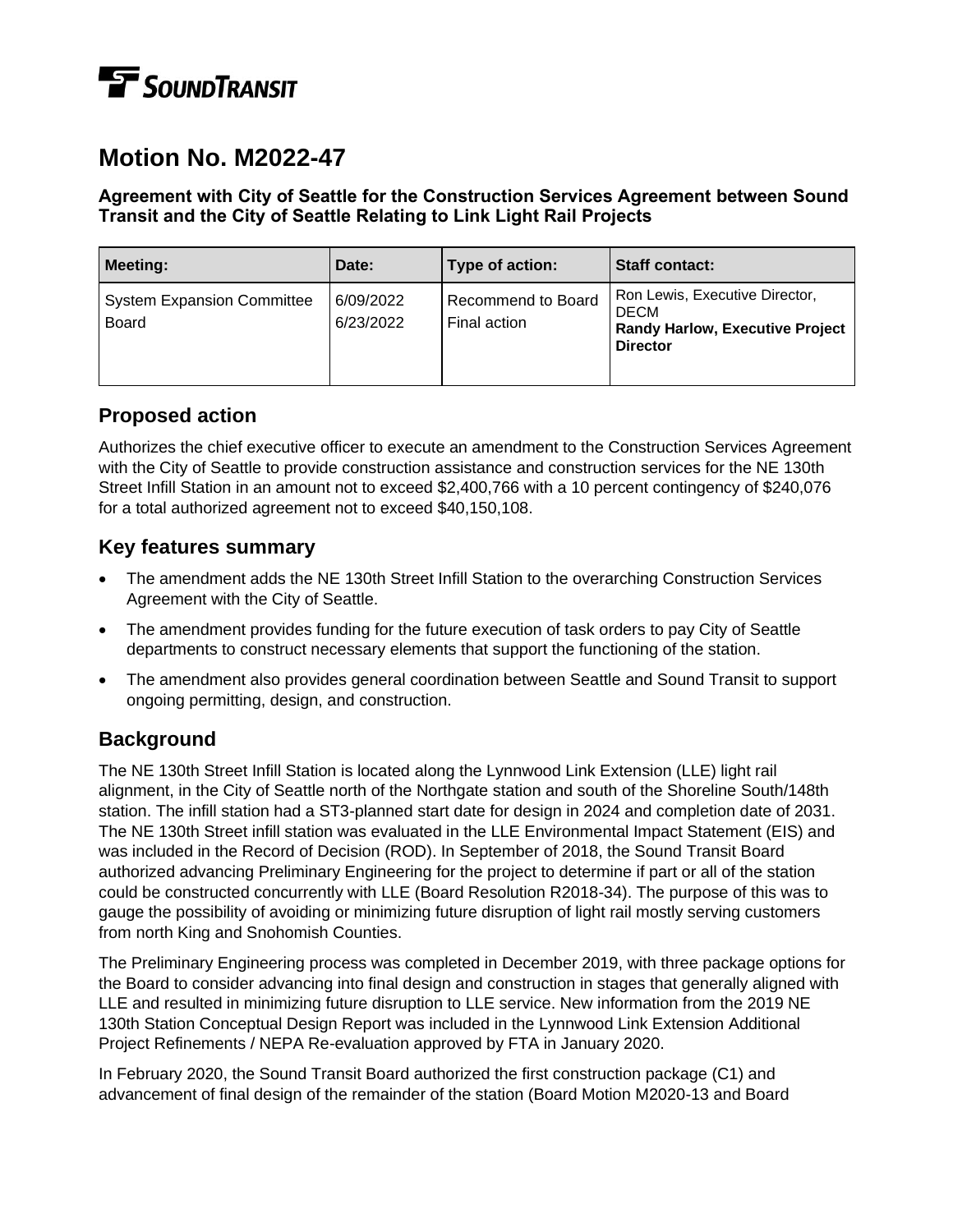Resolution R2020-01). In August of 2021 as part of Realignment, the Sound Transit Board authorized acceleration of the delivery of the station from 2031 to 2025 (Board Resolution R2021-05).

Through April of 2022, the LLE Northgate to NE 200th Street civil construction contractor is substantially complete with construction of the initial package, consisting of the foundations and substructure integrated with the LLE guideway through the station area. Final design of the second package (platform superstructure and canopy framing) and third package (plaza, vertical circulation, and street improvements) advanced throughout 2020 and 2021. The second and third packages are currently at Issued for Construction (IFC) design level.

Concurrently, Sound Transit collaborated with the City of Seattle to review design and develop a permitting strategy that aligns with the second and third packages. The amendment to the Construction Services Agreement allows for the future issuance of task orders with City of Seattle departments to construct respective items that are relevant to the functioning of the station, and/or provide inspection, review and support during construction of the station. The expected task orders will be executed between Sound Transit and the following departments: Seattle City Light, Seattle Public Utilities, Seattle Department of Transportation and Seattle Fire Department. The task orders outline the details for City Departments constructing items such as utility relocations/improvements; signals, signs, and markings updates; urban forestry design review, operations and maintenance agreements and plantings; inspection and design review for fire/life and safety; and review of stormwater design installation and drafting of operations and maintenance agreements for stormwater management.

The Board-adopted target schedule for the project, as amended during realignment is Q4 2025 and the affordable schedule is Q2 2026 with no affordability gap.

The anticipated procurement approach utilizes the GC/CM for the heavy civil elements incorporated in the second design package (platform superstructure and canopy framing) and utilizes a future traditional design-bid-build procurement(s) for remaining station elements (the third package described above). This approach is expected to enable project delivery within the proposed baseline project budget allocation,

## **Project status**

| <b>Project</b><br><b>Identification</b> | <b>Alternatives</b><br><b>Identification</b> | Conceptual<br>Engineering/<br><b>Draft EIS</b> | <b>Preliminary</b><br>Engineering/<br><b>Final EIS</b> | <b>Final Design</b> | <b>Construction</b> |
|-----------------------------------------|----------------------------------------------|------------------------------------------------|--------------------------------------------------------|---------------------|---------------------|

Projected completion date for Revenue Service: Q2 2026

Project scope, schedule and budget summary are located on page 102 of the April 2022 Agency Progress Report.

## **Fiscal information**

Upon Board approval of the budget amendment through Resolution No. R2022-17, the baseline budget for the NE 130th Street Infill Station project is \$240,155,000.

This action is a concurrent action with Motion M2022-46 and the totals in table below assumes approval of the action.

Within the baseline budget, \$192,644,000 has been allocated to construction phase. The action would commit an additional amount of \$2,640,842 with the City of Seattle for construction assistance and construction services and leave a budget balance of \$715,158.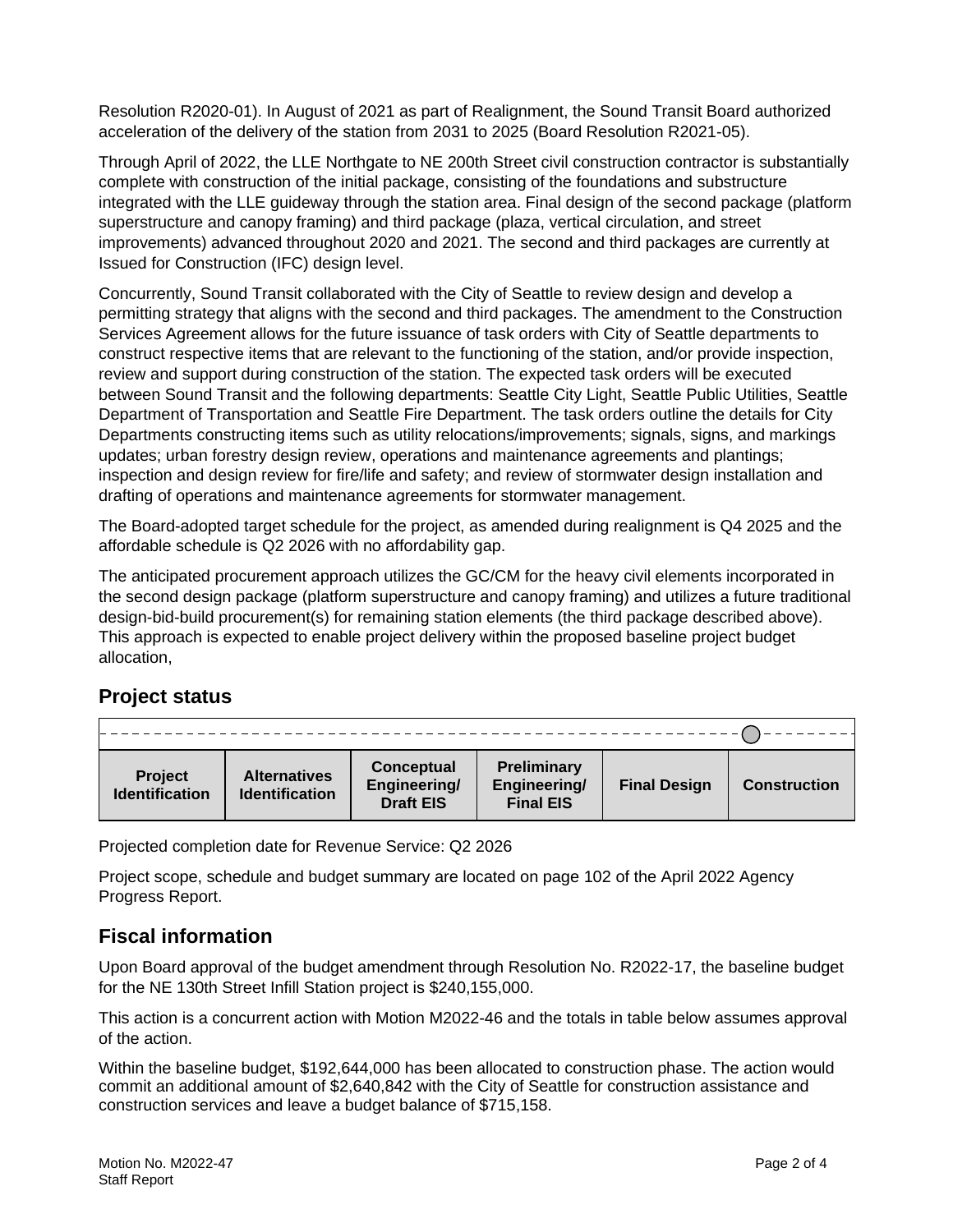#### **NE 130th Street Infill Station**

(in thousands)

|                                           | <b>Authorized</b>      |                  |                                        |                       |               |
|-------------------------------------------|------------------------|------------------|----------------------------------------|-----------------------|---------------|
|                                           | Project                | <b>Board</b>     |                                        | <b>Board Approved</b> | Uncommitted / |
|                                           | <b>Allocation</b>      | <b>Approvals</b> | <b>This Action</b>                     | <b>Plus Action</b>    | (Shortfall)   |
| Administration                            | \$8,087                | \$2,256          | \$                                     | \$2,256               | \$5,831       |
| <b>Preliminary Engineering</b>            | 2.711                  | 2.711            |                                        | 2.711                 |               |
| <b>Final Design</b>                       | 17,588                 | 16,948           |                                        | 16,948                | 640           |
| Third Party Agreements                    | 1,699                  | 789              |                                        | 789                   | 910           |
| Right of Way                              | 96                     |                  |                                        |                       | 96            |
| Construction                              | 192.644                | 41.618           | 2.641                                  | 44.259                | 148,385       |
| <b>Construction Services</b>              | 17,330                 | 16,188           |                                        | 16,188                | 1,142         |
| Vehicles                                  |                        |                  |                                        |                       |               |
| <b>Project Contingency</b>                |                        |                  |                                        |                       |               |
| <b>Total Current Budget</b>               | \$240,155              | \$80,509         | \$2,641                                | \$83,150              | \$157,005     |
| <b>Phase Detail</b>                       |                        |                  |                                        |                       |               |
| Construction                              |                        |                  |                                        |                       |               |
| <b>Construction Assistance (City CSA)</b> | \$3,356                | \$               | \$2,641                                | \$2.641               | \$715         |
| <b>Other Construction</b>                 | 189,288                | 41.618           |                                        | 41.618                | 147.670       |
| <b>Total Phase</b>                        | \$192.644              | \$41,618         | \$2,641                                | \$44.259              | \$148,385     |
|                                           |                        |                  |                                        |                       |               |
|                                           |                        | Current          |                                        | <b>Proposed Total</b> |               |
| <b>Contract Detail</b>                    | <b>Board Approvals</b> | Approved         |                                        | for Board             |               |
| <b>City of Seattle</b>                    | to Date                |                  | <b>Contract Status Proposed Action</b> | Approval              |               |
| Contract Amount - NE 130th Infill project |                        |                  | \$2,401                                | \$2,401               |               |
| Contingency - NE 130th St Infill Station  |                        |                  | 240                                    | 240                   |               |
| Contract Amount - Other projects          | 35,546                 | 35,546           |                                        | 35,546                |               |
| Contingency - Other projects              | 1.964                  | 1.964            |                                        | 1,964                 |               |
| <b>Total Contract</b>                     | \$37,509               | \$37,509         | \$2,641                                | \$40,150              |               |
| <b>Percent Contingency</b>                | 6%                     | 6%               | 10%                                    | 6%                    |               |

Notes:

Amounts are expressed in Year of Expenditure.

Board Approvals = Committed To-Date + Contingency and includes pending Board actions as 5/26/2022

Details of this project will be found on page 111 of 219 in the 2022 Financial Plan & Adopted Budget book.

This action is within the project's baseline budget and does not have an impact on the affordability of the Agency's Finance Plan and or any other system expansion project. 

#### **Disadvantaged and small business participation**

Not applicable to this action.

#### **Public involvement**

Not applicable to this action.

#### **Time constraints**

A one-month delay may impact ongoing coordination with the City of Seattle, inclusive of design review and issuance of permits for constructing the station. Timely execution of the amendment to the agreement will help maintain schedule.

#### **Prior Board/Committee actions**

Motion No. M2020-58: Authorized the chief executive officer to execute an amendment to the Construction Services Agreement between Sound Transit and the City of Seattle to provide construction assistance and construction services for the Lynnwood Link Extension in the amount of \$5,529,279 with a 10% contingency of \$552,928, totaling \$6,082,207 for a new total authorized agreement amount not to exceed \$37,509,266.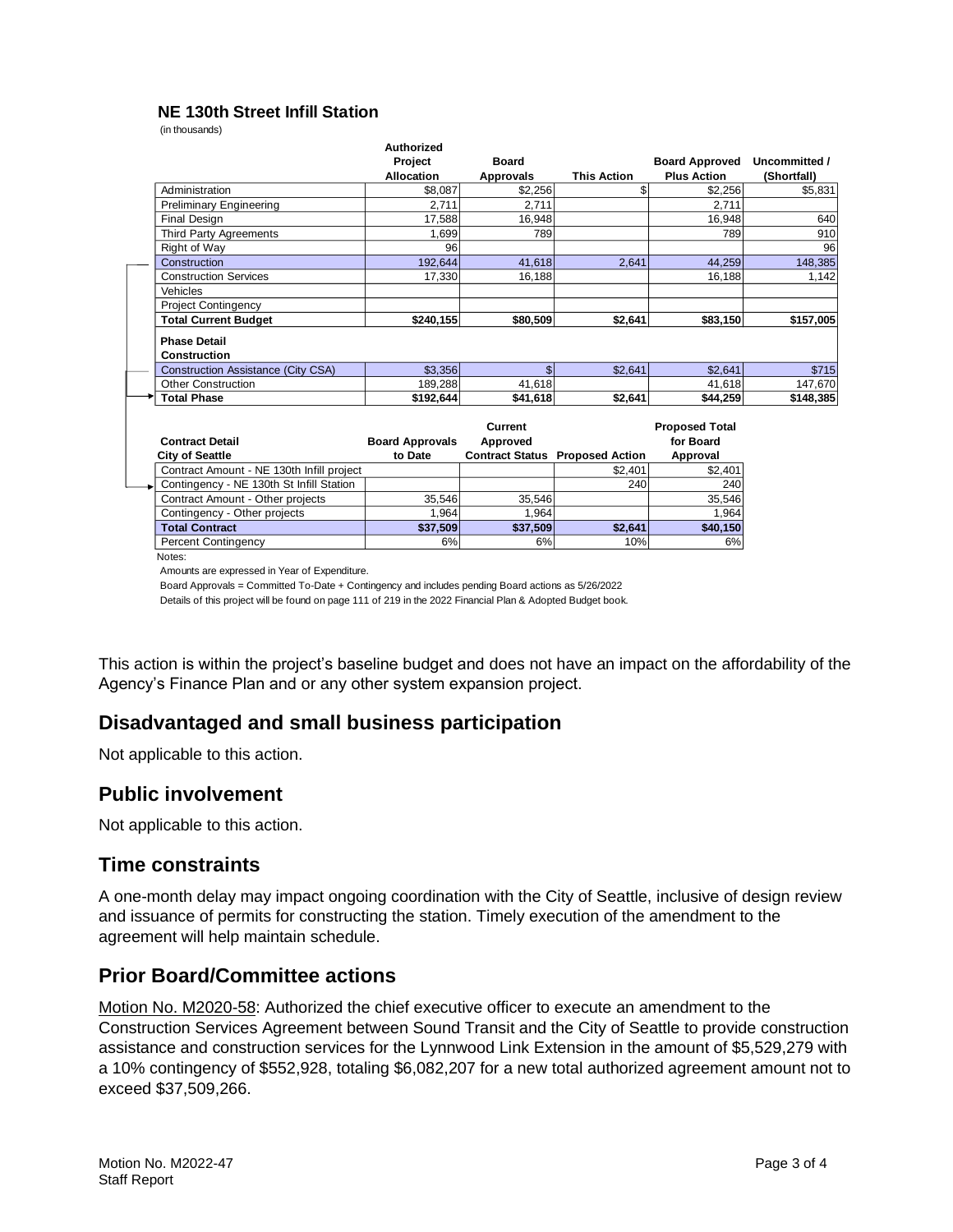Motion No. M2018-23: Authorized the chief executive officer to execute an amendment to the Construction Services Agreement between Sound Transit and the City of Seattle to provide construction assistance and construction services for the Lynnwood Link Extension in the amount of \$8,045,580, with a 7% contingency of \$564,420, totaling \$8,610,000, for a new total authorized agreement amount not to exceed \$31,427,059.

Motion No. M2016-75: Authorized the chief executive officer to execute an amendment to the Construction Services Agreement between Sound Transit and the City of Seattle to provide construction assistance and construction services for the East Link Extension in the amount of \$3,011,394, with a 10% contingency of \$301,139 totaling \$3,312,533 for a new total authorized amount not to exceed \$22,817,059.

Motion No. M2012-71: Authorized the chief executive officer to execute amendments to the Construction Services Agreement with the City of Seattle to fund final design, design review, construction, construction assistance and management to be provided by the City of Seattle for the Northgate Link Extension in an amount not to exceed \$13,507,800 for a new total authorized amount not to exceed \$19,504,526.

Motion No. M2009-60: Authorized the chief executive officer to execute the University Link Construction Services Agreement with the City of Seattle to reimburse the city for project related services in support of the University Link construction work in the amount of \$5,451,569 with a 10% contingency of \$545,157 for a total authorized agreement amount not to exceed \$5,996,726.

**Environmental review –** KH 5/27/22

**Legal review –** JSA 6/6/22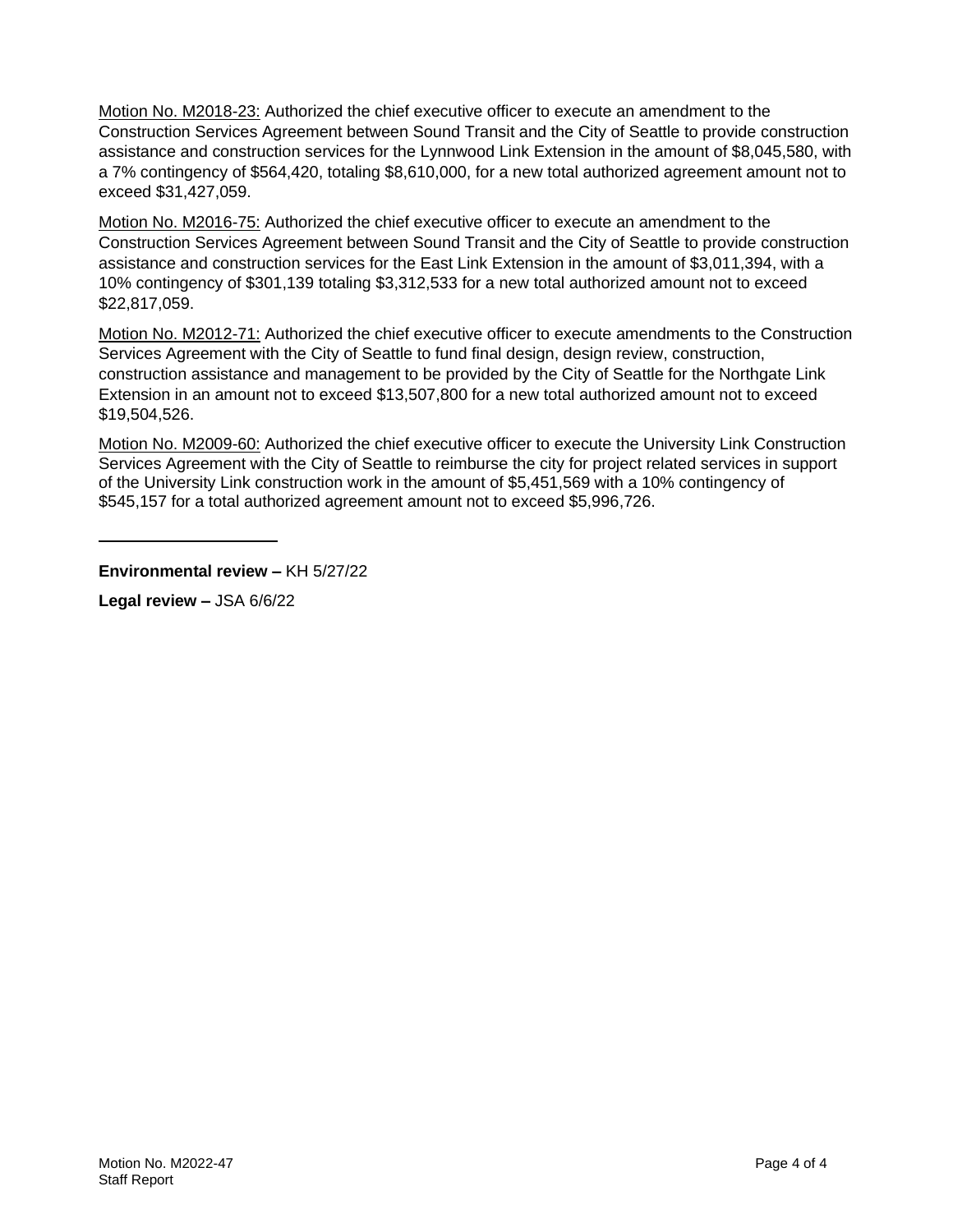# **TE** SOUNDTRANSIT

# **Motion No. M2022-47**

A motion of the Board of the Central Puget Sound Regional Transit Authority authorizing the chief executive officer to execute an amendment to the Construction Services Agreement with the City of Seattle to provide construction assistance and construction services for the NE 130th Street Infill Station in an amount not to exceed \$2,400,766 with a 10 percent contingency of \$240,076 for a total authorized agreement not to exceed \$40,150,108.

# **Background**

The NE 130th Street Infill Station is located along the Lynnwood Link Extension (LLE) light rail alignment, in the City of Seattle north of the Northgate station and south of the Shoreline South/148th station. The infill station had a ST3-planned start date for design in 2024 and completion date of 2031. The NE 130th Street infill station was evaluated in the LLE Environmental Impact Statement (EIS) and was included in the Record of Decision (ROD). In September of 2018, the Sound Transit Board authorized advancing Preliminary Engineering for the project to determine if part or all of the station could be constructed concurrently with LLE (Board Resolution R2018-34). The purpose of this was to gauge the possibility of avoiding or minimizing future disruption of light rail mostly serving customers from north King and Snohomish Counties.

The Preliminary Engineering process was completed in December 2019, with three package options for the Board to consider advancing into final design and construction in stages that generally aligned with LLE and resulted in minimizing future disruption to LLE service. New information from the 2019 NE 130th Station Conceptual Design Report was included in the Lynnwood Link Extension Additional Project Refinements / NEPA Re-evaluation approved by FTA in January 2020.

In February 2020, the Sound Transit Board authorized the first construction package (C1) and advancement of final design of the remainder of the station (Board Motion M2020-13 and Board Resolution R2020-01). In August of 2021 as part of Realignment, the Sound Transit Board authorized acceleration of the delivery of the station from 2031 to 2025 (Board Resolution R2021-05).

Through April of 2022, the LLE Northgate to NE 200th Street civil construction contractor is substantially complete with construction of the initial package, consisting of the foundations and substructure integrated with the LLE guideway through the station area. Final design of the second package (platform superstructure and canopy framing) and third package (plaza, vertical circulation, and street improvements) advanced throughout 2020 and 2021. The second and third packages are currently at Issued for Construction (IFC) design level.

Concurrently, Sound Transit collaborated with the City of Seattle to review design and develop a permitting strategy that aligns with the second and third packages. The amendment to the Construction Services Agreement allows for the future issuance of task orders with City of Seattle departments to construct respective items that are relevant to the functioning of the station, and/or provide inspection, review and support during construction of the station. The expected task orders will be executed between Sound Transit and the following departments: Seattle City Light, Seattle Public Utilities, Seattle Department of Transportation and Seattle Fire Department. The task orders outline the details for City Departments constructing items such as utility relocations/improvements; signals, signs, and markings updates; urban forestry design review, operations and maintenance agreements and plantings; inspection and design review for fire/life and safety; and review of stormwater design installation and drafting of operations and maintenance agreements for stormwater management.